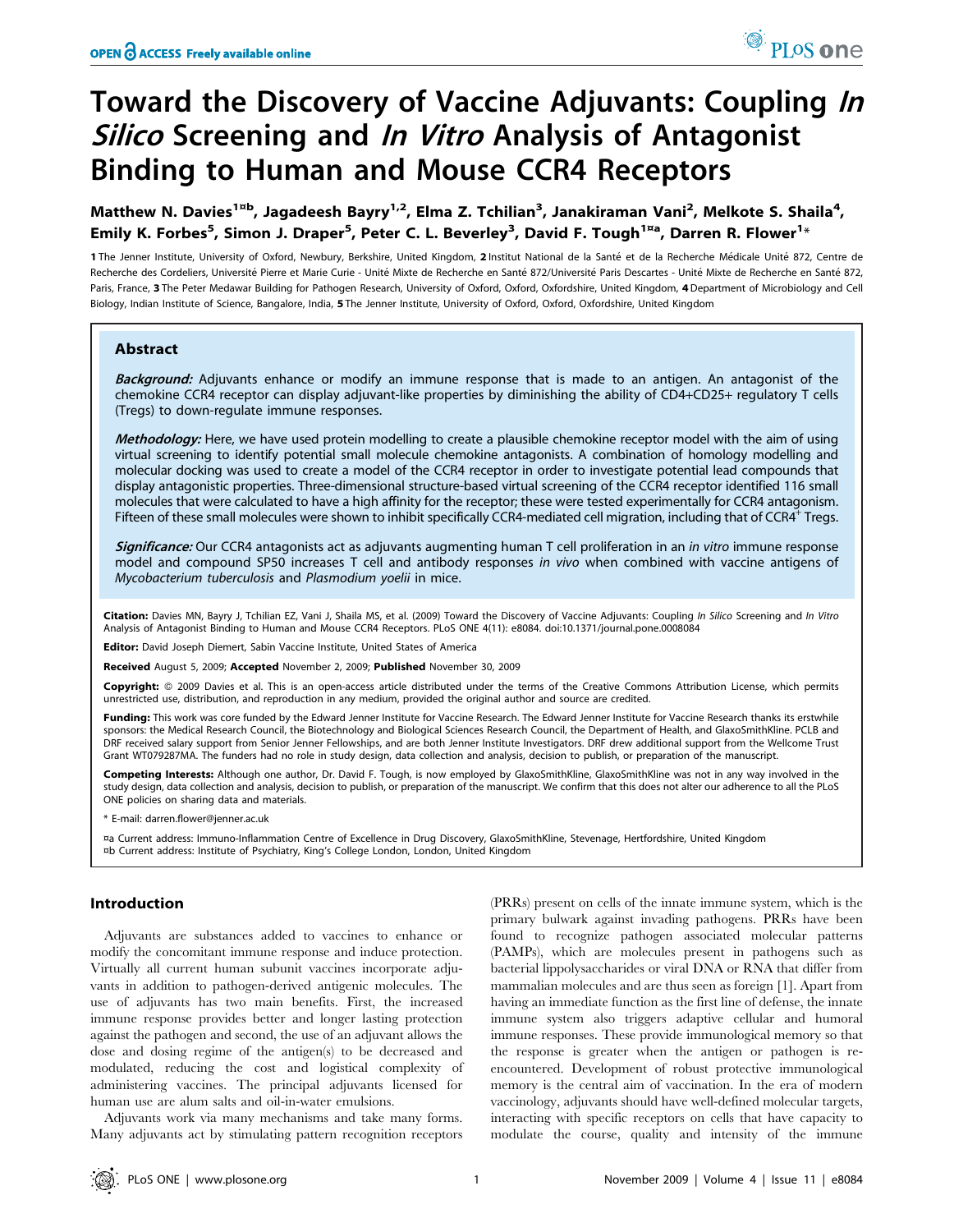response. For receptors that exacerbate or initiate the immune response, such as Toll-like receptors, we need to find adjuvants with agonistic properties. Alternatively, for inhibitory or regulatory receptors, then we need antagonists able to abrogate the suppressive effect of cellular populations with inhibitory or regulatory characteristics.

Receptor-targeted small molecule adjuvants (SMA) are among the most under-explored types of immunomodulatory adjuvants. Examples include: imidazoquinolines (Imiquimod and Resiquimod), which target Toll-like receptors (TLRs), specifically TLR-7 and-8, and were developed as nucleoside analogues for anti-viral or anti-tumour therapy; Bestatin (a tumour adjuvant acting as an inhibitor of aminopeptidase N [CD13]); Levamisole and Bupivacaine (both DNA vaccine adjuvants). Other examples of nonmacromolecular adjuvants include monophosphoryl-lipid A, muramyl dipeptide, QS21, PLG, Seppic ISA-51 and CpG oligonucleotides. Optimised CpG oligonucleotides, which target TLR-9, are now entering late phase trials as adjuvants for the poorly immunogenic Hepatitis B vaccine.

Hitherto, the search for novel adjuvants has by no means been a systematic process. The number of potential targets is large and the variety of adjuvants–macromolecules, natural products, small molecules, and combinations thereof–has precluded such a strategy. Focusing on SMAs targeting chemokine receptors, we propose the use of virtual screening as a means of greatly accelerating the process of adjuvant discovery in either an academic or a commercial setting.

Three-dimensional virtual screening, whereby a large number of small molecules are docked into the three-dimensional model of a protein receptor, is an important tool in the field of drug discovery and optimisation. The identification of potential lead compounds from databases of small molecules significantly reduces the time spent on experimental screening and is therefore now an integral part of drug design. There is particular interest in developing drugs which are agonists or antagonists of G-protein coupled receptors (GPCR), a superfamily of transmembrane proteins responsible for the transduction of a variety of extracellular signals into an intracellular response [2,3].

Chemokine receptors are a family of GPCRs that transduce signals from chemokines, leukocyte chemoattractant peptides secreted by several different cell types both constitutively and in response to inflammatory stimuli [4,5]. Chemokines can be divided into 4 families based on the arrangement of highly conserved cysteine residues in the amino terminus of the protein. The largest families are the CC and CXC families; the former contains a characteristic motif of two adjacent cysteine residues within the protein sequence while in the latter they are separated by a single amino acid. Chemokines and their receptors play a pivotal role in numerous biological processes, including immune homeostasis, inflammation, angiogenesis, hematopoiesis, brain and heart development.

Chemokine receptors are viable targets for adjuvant discovery. CCR4, which serves as the receptor for two chemokines (CCL17 and CCL22) [6], is of particular interest because it is expressed by regulatory T cells (Tregs), a subset of T cells which normally functions in the downregulation of immune responses [7–9]. While elucidating all the diverse mechanisms by which Tregs inhibit immune responses remains a subject of active investigation, a principal means in which they function is through interaction with antigen-presenting dendritic cells (DC) [10–13].

Tregs maintain DC in an immature state, in which they are poor stimulators of T cell responses. Since CCR4-mediated migration in response to DC-secreted chemokines is crucially involved in DC-T cell interactions [9,14–16], CCR4 antagonism could enhance immune responses by interfering with the inhibitory function of Tregs. In addition, CCR4 antagonists may possess the ability to alter the type of immune response generated, based on the differential expression of CCR4 on T cell effector subsets. In particular, CCR4 is expressed on Th2-type CD4<sup>+</sup> T cells which have been linked to allergic inflammatory diseases such as asthma, atopic dermatitis and allergic rhinitis, but is not expressed by Th1 T cells that typically are involved in cellmediated protection against infection. In keeping with a role for CCR4 on Th2 cells, anti-CCL17 and anti-CCL22 antibodies have both been observed to have efficacy in murine asthma models. Given that Th1 and Th2 responses are mutually antagonistic, CCR4 antagonists may act as adjuvants that direct the immune response towards a Th1-type response.

Chemokines and other large peptide ligands bind the extracellular loop scaffold, a combination of the extracellular loops and N terminus of the receptor, and thus only partially penetrate the transmembrane core [17]. Small molecule agonists and antagonists of the molecule do not interact with the extracellular loops but instead occupy a cavity within the transmembrane region of the receptor that corresponds to a typical ligand-binding site. Many commercially successful compounds act as GPCR ligands and display several commonalities: the biphenyl tetrazole moiety is, for example, a common motif. However, the lack of sequence homology between GPCR subgroups means that no generalisations can be assumed.

Several CCR4 small molecule antagonists have previously been developed, primarily with the aim of reducing T cell migration to sites of inflammation. These antagonists have primarily been developed based upon heterocylic rings. Allen et al. [18] produced a series of thiazolidinone derivatives that all take the form of three components extending from a central ring, a general structure or pseudo-pharmacophore similar to many previously identified chemokine receptor antagonists (see Figure 1a). The components take the form of a left side tethered amide, a right side amide and a central aromatic ring. Optimisation of these three components generated a series of inhibitors with a potency range of 100– 200 nM. Despite showing a good affinity for the CCR4 receptor,



Figure 1. Structure of the thiazoline (a) and lactam (b) derivatives. doi:10.1371/journal.pone.0008084.g001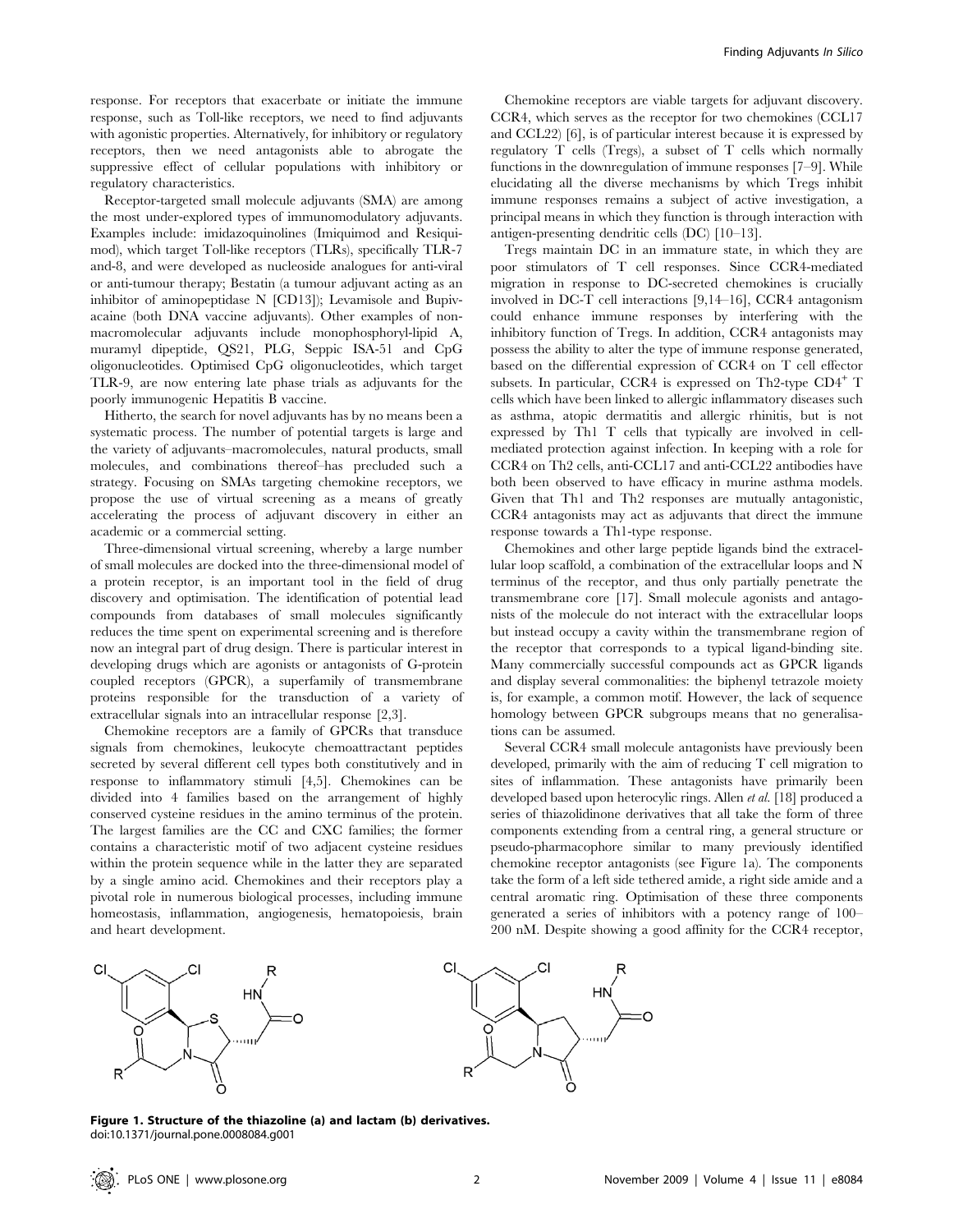the thiazolidinones showed poor in vivo absorption. Subsequently, the thiazolidinone core was replaced by a lactam (see Figure 1b) [19]. The replacement of a sulphur atom by a carbon removed from the compounds a potential centre for oxidative metabolism. Although the lactams were more efficiently absorbed and possessed enhanced chemotaxic antagonism, they also had reduced potency.

Separately, a series of closely related quinazoline, quinoline and isoquinoline derivatives (see Figure 2) were identified which were also CCR4 receptor antagonists. The compounds inhibited binding of radiolabelled CCL22 and CCL17 to CCR4 receptors on the surface of CEM cells and also inhibited in vitro migration of the cells in response to CCL17. Structural modification was undertaken to separate CCR4 antagonism from the cytotoxicity of the compounds by varying the central aromatic core and terminal aromatic moiety. Subsequent optimisation trials significantly reduced cytotoxicity while retaining antagonism.

Previously, structure-based virtual screening using homology models of GPCRs has demonstrated its validity [20] by constructing 3D models of three GPCR proteins (the Dopamine D3, Muscarinic M1 and Vasopressin V1a receptors) and testing their ability to identify molecules with agonistic and antagonistic properties. Further work on 5-HT agonists demonstrated that the most efficient method of library design for a GPCR screening utilizes a combination of a ligand-based similarity search and structure-based screening to identify molecules with binding properties [21]. Amongst other studies, a virtual screening protocol based on a GPCR model was used to identify Cannabinoid bioactive antagonists [22].

Here, we use a combination of fuzzy ligand similarity, homology modelling of the CCR4 chemokine receptor, and structure-based virtual screening to identify affine small molecule ligands of CCR4. Experimental validation in vitro confirms that these molecules have antagonistic properties and are capable of inhibiting the activity of Tregs. Further, in vivo validation is consistent with these molecules acting as adjuvants.

## Results

#### Homology Modelling

In the absence of an experimentally determined structure for the CCR4 chemokine receptor, it was necessary to create a homology model from related proteins with determined structures. The first high resolution structure of a GPCR, bovine rhodopsin, was published in 2000 by Palczewski et al. (see Figure 3a–b) [23]. Although there was strong evidence that all GPCRs had the same overall structure, this was not confirmed until the publication of a second GPCR structure,  $\beta$ 2 adrenergic receptor (see Discussion) [24].



Figure 2. Structure of the quinazoline, quinoline and isoquinoline derivatives where either X or Y or both equal N. doi:10.1371/journal.pone.0008084.g002



Figure 3. The crystal structure of bovine rhodopsin. doi:10.1371/journal.pone.0008084.g003

A comparison of these two structures shows that the transmembrane region is conserved but that there is a significant difference in the extracellular and intracellular regions [25,26]. The initial parts of this study - model building and virtual screening - were conducted before the  $\beta$ 2 adrenergic receptor became available; thus bovine rhodopsin was used as the template for CCR4.

Homology modeling is a four-step process by which homologues are first identified and then form the structural template, the target sequence is aligned to the template, a model is built with this sequence and optimised, and, finally, the model is evaluated [27]. The structure of CCR4, as is the case for all GPCRs, comprises seven  $\alpha$ -helices in a flattened two-layer structure joined by three intracellular and three extracellular loops. The transmembrane region of the molecule is composed of seven highly conserved segments of 20–30 consecutive residues with a high degree of hydrophobicity. The transmembrane sequences were predicted using a transmembrane prediction

Table 1. The predicted transmembrane (TM), intracellular loop (IL) and extracellular loop (EL) regions of the human CCR4 protein.

| <b>N</b> terminus | mnptdiadttldesiysnyylyesipkpctkegi                   |
|-------------------|------------------------------------------------------|
| TM <sub>1</sub>   | kafgelflpplyslvfvfgllgnsvvvlvlfky                    |
| II <sub>1</sub>   | Klrs                                                 |
| TM <sub>2</sub>   | mtdvyllnlaisdllfvfslpfwqyyaadq                       |
| EL2               | Wfq                                                  |
| TM <sub>3</sub>   | lglckmiswmylvgfysgiffvmlmsidrylaiv                   |
| IL2               | havfslrart                                           |
| TM4               | ltygvitslatwsvavfaslpgfl                             |
| FI <sub>2</sub>   | fstcyternhtycktkyslnsttw                             |
| TM <sub>5</sub>   | kvlssleinilglviplgimlfcysmiirt                       |
| IL3               | lghcknekknk                                          |
| TM <sub>6</sub>   | avkmifavvvlflqfwtpynivlfletlve                       |
| IL3               | levlqdctferyldyaiq                                   |
| TM7               | atetlafvhcclnpiiyfflgekfr                            |
| C terminus        | kyilglfktcrglfvlcgycgllgiysa<br>dtpsssytqstmdhdlhdal |
|                   |                                                      |

doi:10.1371/journal.pone.0008084.t001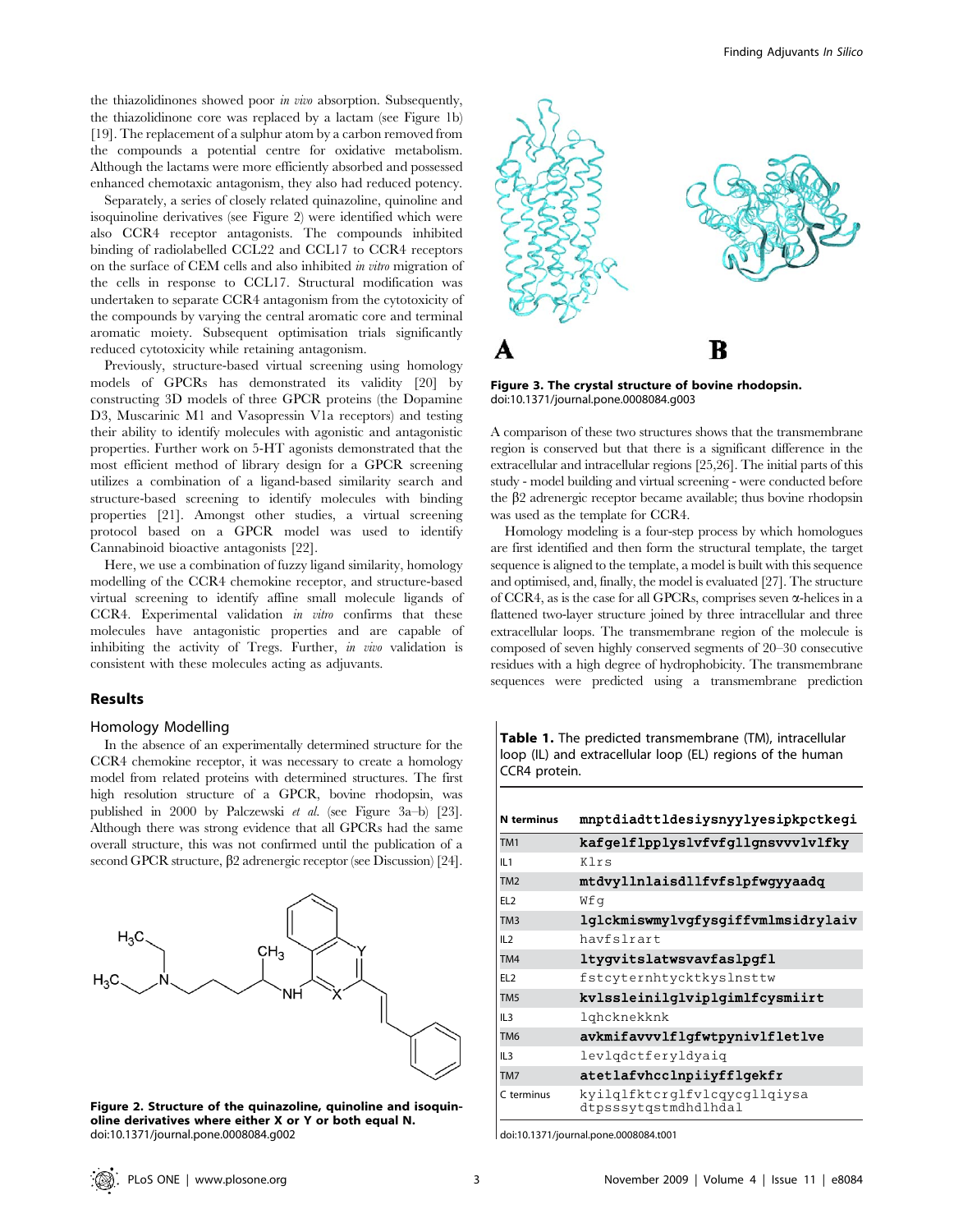algorithm (see Table 1) and docked together using the bovine rhodopsin structure as a scaffold.

Hydrophobic profiles, derived from GPCR multiple sequence alignments, were used to assign helical transmembrane regions. The extracellular and intracellular loops as well as the termini of the molecule were harder to model due to the low homology between CCR4 and bovine rhodopsin in this region, as well as the limitations of loop modelling methods. Extended loop conformations have highly variable conformations and are particularly difficult to model. The termini and loops were therefore added in an extended conformation. Homology models of both the human and mouse CCR4 structures were generated. Completed CCR4 structures were then inserted into optimised lipid bilayers [28,29] and bad contacts between the protein and lipid were eliminated. The protein-ligand complexes were fully solvated and an energy minimisation simulation was used to optimise the protein structures (see Figure 4a–b).

## Virtual Screening

At its most general, a pharmacophore summarizes structural information common to ligands exhibiting a particular activity. Based upon previously determined antagonists for chemokines, we devised a set of screens that mimicked the behaviour of a low-level pharmacophore: it specified that molecules should have molecular weight  $>500$ , contain at least two 5- or 6- membered aromatic rings, and at least one nitrogen atom. The CHEMBRIDGE, TIMTEC and SPECS databases were scanned using this pharmacophore and 13,000 compounds were thus selected for evaluation by docking. The ligands were evaluated using the GOLD docking program [30] using the Goldscore fitness function.

Previously, residues within the transmembrane region that are involved in the binding region of human CCR4 have been identified by mutational analysis; they include: Leu 42 and Tyr 46 (TM1), Trp 45 (TM2), Ile 113, Tyr 117 and Phe 121 (TM3), Ser 203 and Ile 206 (TM5), Tyr 258, Asn 259 and Leu 262 (TM6) and Glu 290 (TM7). The residues implicated in the receptor-ligand binding identified a cavity within the transmembrane region of the CCR4 receptor corresponding to a typical ligand-binding site [31]. The cavity forms the shape of a distended teardrop with a size and relative disposition defined by relative positions of the seven transmembrane helices.

Two protein models were generated using homology modeling: human CCR4 and mouse CCR4. Manual docking of known chemokine ligands was consistent with a common mode of antagonist binding for both receptors. For both human and mouse



Figure 4. The CCR4 homology model inserted into a LMP and fully solvated. The water atoms (red) form a box around the protein and DPP atoms (blue).

doi:10.1371/journal.pone.0008084.g004

receptors, GOLD was directed to dock each ligand within the cavity by specifying that the docking must occur within  $4 \text{ Å}$  of at least one the specified residues. Versus the human receptor, the highest ranked molecule had a high Goldscore value of 71.03. For logistic reasons, the top 116 were selected based on the Goldscore versus human CCR4. The lowest ranked compound had a Goldscore of 54.69. The 116 molecules were tested in vitro for CCR4 receptor antagonism. For these compounds, scores versus mouse CCR4 were decreased by 10; overall, mouse and human Goldscores had a correlation coefficient of 0.49 (data not shown).

Fifteen of the small molecules were shown to inhibit significantly in vitro CCR4-mediated migration at low concentrations, mediating 50% inhibition of migration at low nanomolar level or below (see Table 2). The docked structures were minimized again in order to improve their orientation within the groove. The small molecules did not have standard parameters so they were calculated using the program antechamber [32]. The residues that contact each of the small molecules are shown in Table 3.

#### In Vitro Validation

Upon receiving maturation and activation associated signaling, DC secrete CCL22 and CCL17, the ligands for CCR4 [33]. The binding of these ligands to CCR4 helps to guide Tregs towards DC, mediates contact between these two cell types and thus inhibits activation of DC and the DC-mediated T cell response. If CCR4<sup>+</sup> Tregs fail to effectively compete with naive T cells for access to DC because CCL22 and CCL17-binding to CCR4 is blocked, this should result in firm contact between T-DC and increased activation and differentiation of vaccine antigen-specific effector T cells. As reported elsewhere [34], 15 of the 116 top ranked molecules from virtual screening specifically inhibited CCL22-mediated chemotaxis of a CCR4<sup>+</sup> human Caucasian acute T lymphoblastoid leukaemia cell line CCRF-CEM, yet had no effect on migration mediated through CXCR4, which is also

Table 2. Inhibition data from 16 small molecules selected by virtual screening. Antagonists shown to inhibit Treg migration shown in bold.

| Compound         | мw       | <b>Concentrations required</b><br>to inhibit 50% of CCRF-<br>CEM cell migration in the<br>chemotaxis assay (M) |
|------------------|----------|----------------------------------------------------------------------------------------------------------------|
| CB4              | 534.1135 | $1.80\times10^{-09}$                                                                                           |
| CB16             | 506.3258 | $2.49 \times 10^{-11}$                                                                                         |
| <b>CB20</b>      | 599.8731 | $5.11 \times 10^{-10}$                                                                                         |
| <b>CB28</b>      | 548.6657 | $3.13 \times 10^{-10}$                                                                                         |
| SP <sub>20</sub> | 501.3615 | $1.14\times10^{-11}$                                                                                           |
| <b>SP27</b>      | 598.0112 | $2.75 \times 10^{-10}$                                                                                         |
| SP30             | 525.4454 | $5.90\times10^{-11}$                                                                                           |
| <b>SP32</b>      | 561.4423 | $3.33 \times 10^{-11}$                                                                                         |
| <b>SP35</b>      | 536.4247 | $3.55 \times 10^{-12}$                                                                                         |
| <b>SP40</b>      | 571.4658 | $7.90\times10^{-12}$                                                                                           |
| <b>SP45</b>      | 628.8046 | $5.14 \times 10^{-12}$                                                                                         |
| <b>SP46</b>      | 565.9365 | $2.34 \times 10^{-12}$                                                                                         |
| <b>SP48</b>      | 617.5108 | $1.76 \times 10^{-11}$                                                                                         |
| <b>SP50</b>      | 531.4835 | $9.78 \times 10^{-11}$                                                                                         |
| TT <sub>3</sub>  | 636.441  | $8.59 \times 10^{-12}$                                                                                         |

doi:10.1371/journal.pone.0008084.t002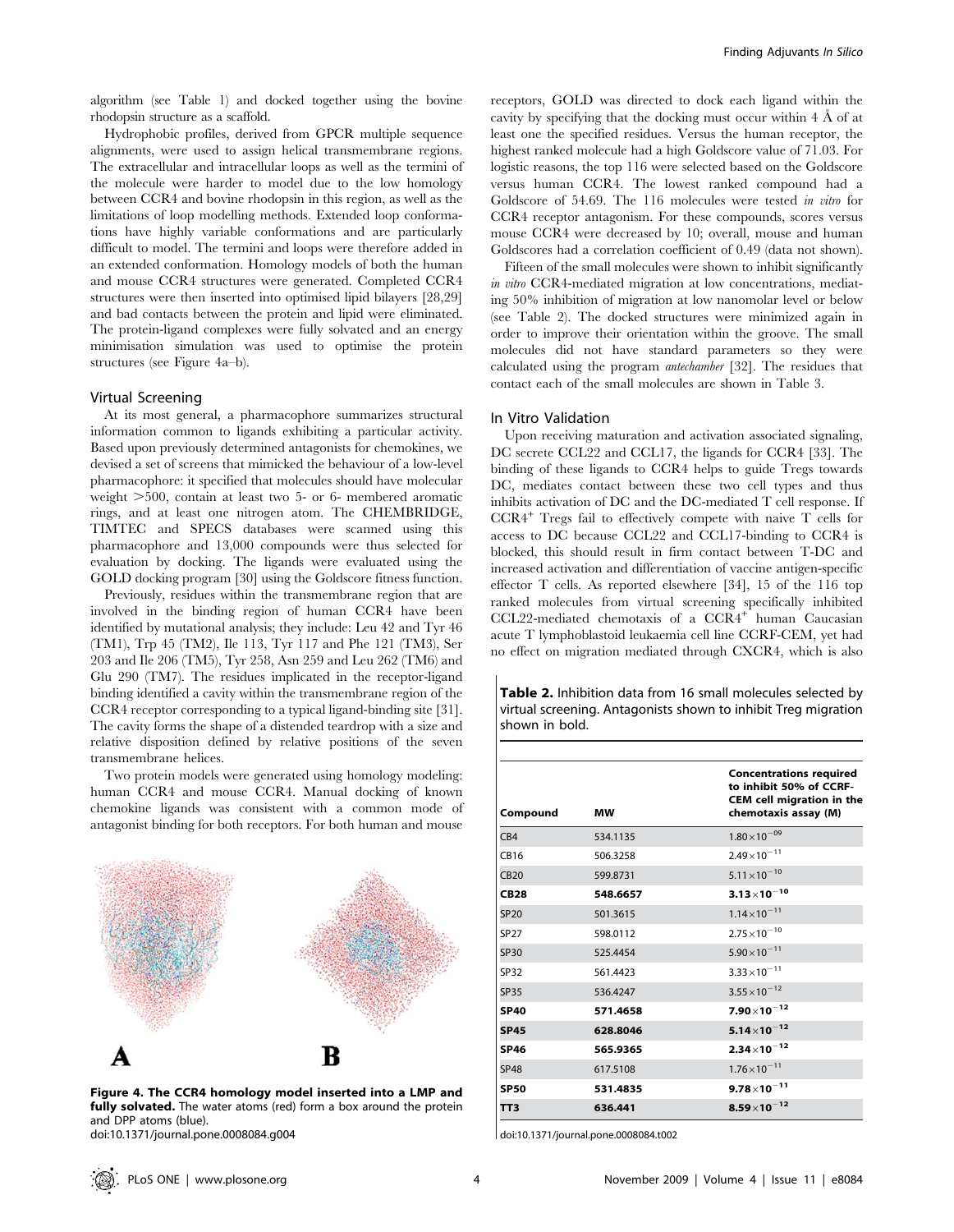Table 3. Contact residues for the eight selected small molecules. All residues contain are within 4 Å of a ligand atom. Residues in bold are common to all six ligands.

| Residue        | Transmembrane   | TT3                | <b>SP50</b>        | <b>SP46</b>        | <b>SP40</b>        | <b>SP45</b>        | <b>CB28</b>        |
|----------------|-----------------|--------------------|--------------------|--------------------|--------------------|--------------------|--------------------|
| Leu 92         | TM <sub>2</sub> |                    |                    |                    |                    |                    |                    |
| <b>Tyr 117</b> | TM3             |                    | X                  | X                  | X                  | X                  |                    |
| Phe 121        | TM <sub>3</sub> | $\mathsf X$        | $\mathsf X$        | $\mathsf X$        | $\mathsf X$        | $\mathsf X$        |                    |
| <b>Tyr 122</b> | TM3             | $\pmb{\mathsf{X}}$ |                    |                    | X                  | X                  |                    |
| Phe 126        | TM <sub>3</sub> | $\mathsf X$        |                    |                    |                    |                    |                    |
| Phe 167        | TM4             | X                  |                    |                    |                    |                    |                    |
| Leu 201        | TM <sub>5</sub> | $\mathsf X$        |                    |                    |                    |                    |                    |
| Ser 202        | TM <sub>5</sub> |                    |                    |                    |                    |                    | $\mathsf X$        |
| Ser 203        | TM <sub>5</sub> |                    |                    |                    |                    |                    | $\mathsf X$        |
| Leu 204        | TM <sub>5</sub> |                    |                    |                    |                    |                    | X                  |
| <b>Glu 205</b> | TM <sub>5</sub> |                    |                    | $\mathsf X$        |                    | $\mathsf X$        | $\mathsf X$        |
| <b>Ile 206</b> | TM <sub>5</sub> | $\pmb{\mathsf{x}}$ | $\pmb{\mathsf{x}}$ | $\pmb{\mathsf{x}}$ | $\pmb{\mathsf{x}}$ | $\pmb{\mathsf{x}}$ | $\pmb{\chi}$       |
| Asn 207        | TM <sub>5</sub> |                    |                    |                    |                    |                    | $\mathsf X$        |
| Leu 209        | TM <sub>5</sub> |                    |                    | $\mathsf X$        | $\mathsf X$        |                    |                    |
| <b>Gly 210</b> | TM <sub>5</sub> | $\mathsf X$        |                    |                    |                    |                    |                    |
| <b>Trp 255</b> | TM6             |                    | Χ                  | $\mathsf X$        | $\mathsf X$        | $\mathsf X$        |                    |
| Pro 257        | TM6             |                    | $\mathsf X$        | $\mathsf X$        | $\mathsf X$        | $\mathsf X$        | $\mathsf X$        |
| <b>Tyr 258</b> | TM6             | X                  | X                  | $\pmb{\mathsf{x}}$ | X                  | X                  | X                  |
| Asn 259        | TM <sub>6</sub> | $\mathsf X$        |                    |                    |                    |                    | $\mathsf X$        |
| <b>Ile 260</b> | TM6             |                    |                    |                    |                    |                    | X                  |
| <b>Val 261</b> | TM <sub>6</sub> |                    | $\mathsf X$        | $\mathsf X$        |                    | $\mathsf X$        | $\mathsf X$        |
| Leu 262        | TM6             | $\mathsf X$        | Χ                  | $\mathsf X$        | $\mathsf X$        | $\mathsf X$        | $\mathsf X$        |
| Phe 263        | TM <sub>6</sub> |                    |                    |                    |                    |                    | $\mathsf X$        |
| Thr 266        | TM6             |                    |                    |                    |                    |                    | $\mathsf X$        |
| Ala 285        | EL <sub>3</sub> |                    | $\mathsf X$        |                    |                    | $\mathsf X$        |                    |
| <b>Ile 286</b> | EL3             |                    | Χ                  | X                  | X                  |                    |                    |
| Gln 287        | EL3             |                    | $\mathsf X$        | $\mathsf X$        | $\pmb{\mathsf{X}}$ | $\mathsf X$        | $\mathsf X$        |
| Ala 288        | TM7             |                    |                    |                    |                    |                    | $\mathsf X$        |
| <b>Thr 289</b> | TM7             |                    |                    |                    |                    |                    | $\mathsf{X}$       |
| <b>Glu 290</b> | TM7             | $\pmb{\mathsf{x}}$ | $\pmb{\mathsf{x}}$ | X                  | $\pmb{\mathsf{x}}$ | $\pmb{\chi}$       | $\pmb{\mathsf{x}}$ |
| Thr 291        | TM7             |                    |                    |                    |                    | $\mathsf X$        |                    |
| Ala 293        | TM7             |                    |                    |                    |                    | X                  | $\mathsf X$        |
| Phe 294        | TM7             |                    | $\mathsf X$        | $\mathsf X$        | $\mathsf X$        | $\mathsf X$        |                    |
| <b>Val 295</b> | TM7             |                    | Χ                  | $\mathsf X$        | $\mathsf X$        | $\mathsf X$        |                    |

doi:10.1371/journal.pone.0008084.t003

expressed on CCRF-CEM cells, demonstrating their selectivity for CCR4. Importantly, 6 molecules (SP45, SP50, CB28, TT3, SP46, SP40) were shown directly to block CCR4-mediated migration of human Tregs in response to CCL17 and CCL22. The structures of these 6 small molecules are shown in Figure 5. All 6 antagonists inhibited significantly CCL22-mediated Treg migration and up to 49.8% inhibition was observed when Tregs from six individual donors were examined, whereas none of the 6 compounds affected cell viability (Figure 6). In addition, all of the molecules inhibited Treg migration in response to another CCR4 ligand, CCL17 (up to 57.2% inhibition of migration) as well as CCL22- and CCL17 mediated migration of human Th2 cells. The CCR4 antagonists enhanced significantly DC-mediated human T cell proliferation in an in vitro model of immune response when Tregs were present in the  $CD4^+$  T cell pool, consistent with the hypothesis that

molecules that inhibit Treg migration should possess adjuvant activity.

#### In Vivo Validation

Prior to testing the adjuvant activity of CCR4 antagonists in vivo, we first studied the ability of antagonists to inhibit the CCL22 mediated migration of the murine  $CCR4<sup>+</sup> T$  cell hybridoma B9.1. These migratory assays were undertaken using a similar protocol to that used for human cells. Four of the 15 compounds (CB20, SP46, SP50 and TT3) were found to inhibit the migration of B9.1 cells up to 55%. We then examined the influence of one of these compounds (SP50) on the immune response to vaccination in mice. The impact of CCR4 antagonists on the cellular immune response was investigated using a CMV vector expressing Rv1818c (CMV1818c) or Rv3812 (CMV3812) proteins from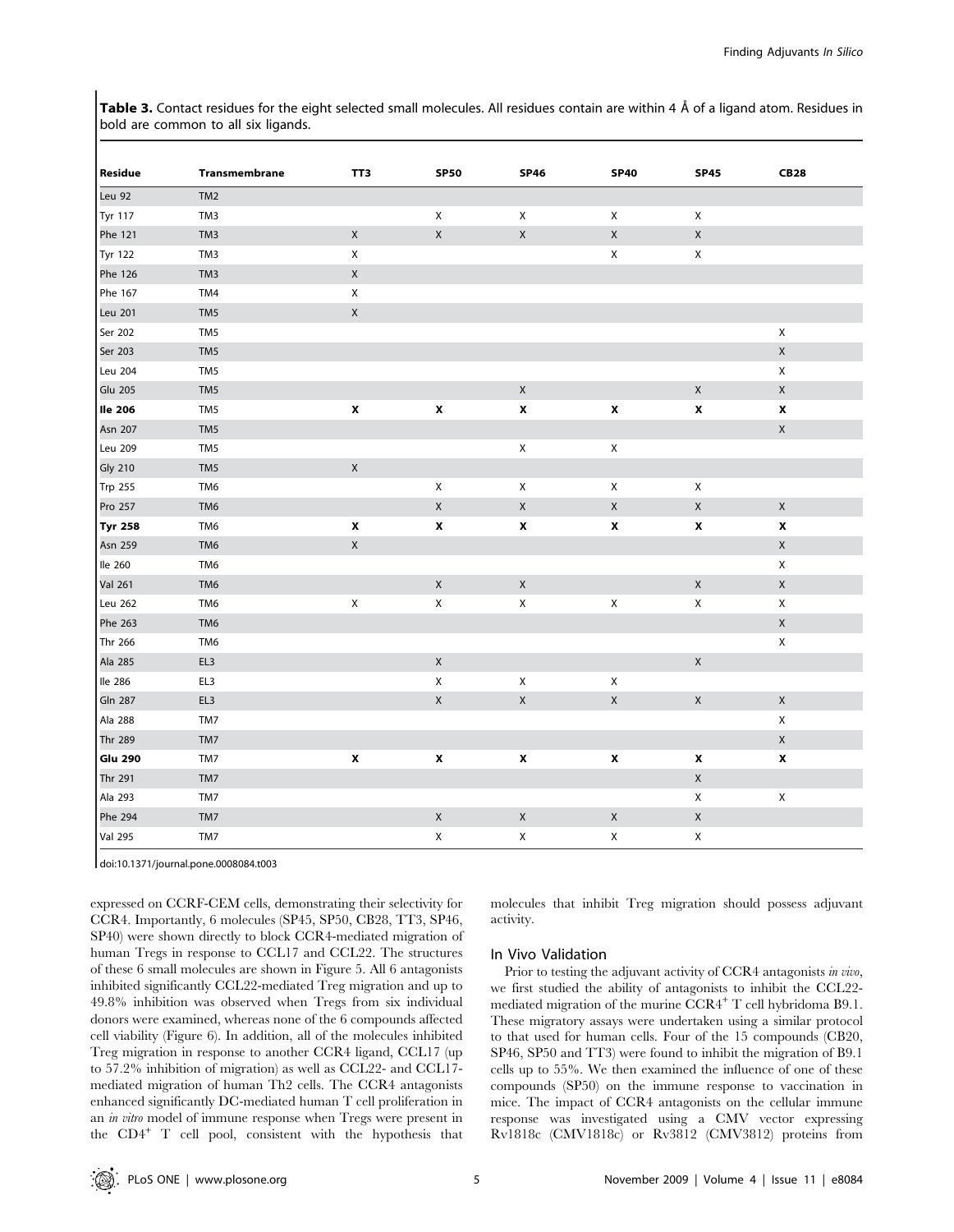

Figure 5. The conventional 2D representation of the six selected ligands showing inhibitory properties for CCR4-mediated migration. doi:10.1371/journal.pone.0008084.g005

Mycobacterium tuberculosis [35]. Simultaneous administration of SP50 with CMV1818c or CMV3812 enhanced significantly the

Rv1818c and Rv3812-specific CD4<sup>+</sup> T cell proliferative immune

response (Figure 7a). Interestingly, no significant changes were observed in the percentage of Tregs in the spleen of mice injected with antagonist alone (3.75-4% CD4+FoxP3+ T cells in SP50



Figure 6. Assessment of CCRF-CEM cell viability by propidium iodide (PI) and annexin V labeling following treatment with CCR4 antagonists. Propidium iodide (PI) labels cells lacking intact plasma membranes and hence at an advanced stage of cell death. Annexin V labels cells at early and late stages of apoptosis. Plots show representative data for cells cultured in medium alone or in medium to which solvent (DMSO) or antagonist has been added. Numbers indicate percentage of cells in each quadrant. doi:10.1371/journal.pone.0008084.g006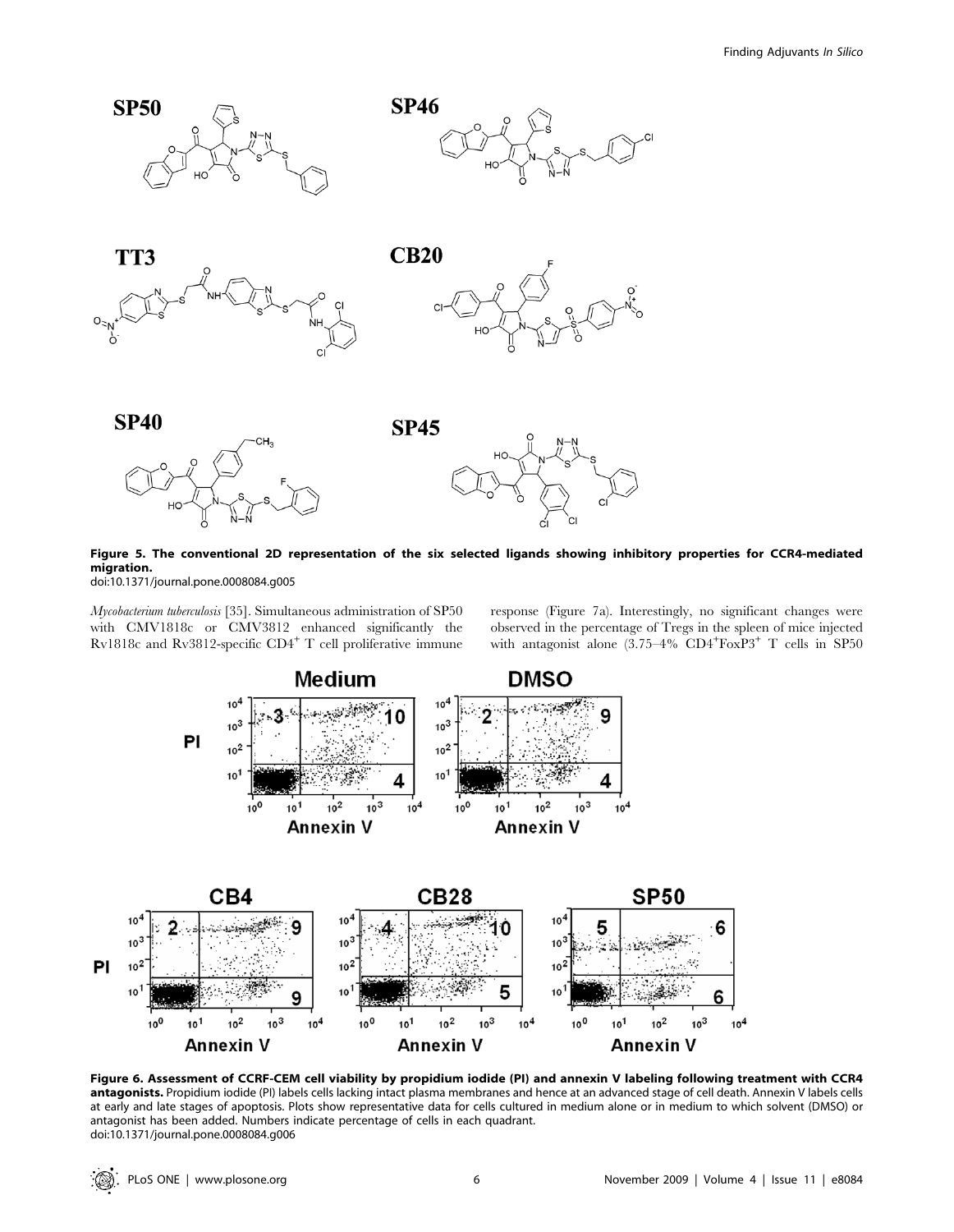



Figure 7. CCR4 antagonists enhance cellular and humoral responses in mice. (a) Effect of SP50 on T cell priming to Mycobacterium tuberculosis protein antigens Rv1818c or Rv3812. Splenocytes  $(0.5 \times 10^6)$  from mice immunised with the indicated proteins+SP50 or DMSO were cultured in vitro in the presence of 5  $\mu$ g/ ml of either Rv1818c or Rv3812 recombinant proteins for 5 days. Cells from three mice per group were tested individually in quadruplicate wells. Antigen-specific T cell proliferation was measured by thymidine incorporation assay and data are presented as stimulation index (SI, mean cpm of the antigen stimulated wells/mean cpm of control wells). Significant differences are indicated by asterisks  $*$  p $<$ 0.05. The results are from one experiment. (b) IgG serum antibody responses against MSP-1<sub>19</sub> measured by ELISA 14 days post vaccination with Ad-MSP-1 $_{42}$  plus the indicated compounds or DMSO control. Three mice per group were tested individually. Columns represent the mean $\pm$ SD. Significant differences are indicated by asterisks  $*$  p $<$ 0.05. Similar results were obtained in two independent experiments. doi:10.1371/journal.pone.0008084.g007

injected mice versus 4–4.5% CD4<sup>+</sup> FoxP3<sup>+</sup> T cells in control groups), thus confirming that CCR4 antagonists per se do not modify the population of Tregs.

The potential for CCR4 antagonists to enhance antibody responses was examined using Human Adenovirus 5 encoding the 42 kD region of the merozoite surface protein-1 (Ad-MSP-1<sub>42</sub>) from *Plasmodium yoelii*. Ad-MSP- $1_{42}$  induces a strong antibody response after two weeks to the 19 kD fragment of MSP-1 (MSP- $1_{19}$ , which is thought to mediate protective immunity [36,37]. Notably, despite the considerable intrinsic immunogenicity of this vaccine, the titre of MSP-119-specific IgG was significantly increased by co-injection of SP50 (Figure 7b). Although the three other compounds tested had no effect, we did not carry out thorough dose response experiments nor did we investigate the timing of adjuvant relative to antigen administration. However

SP46 and TT3 increase cellular immune responses to mycobacterial antigens as previously reported suggesting that these antagonists selectively potentiate cellular immunity [34].

## **Discussion**

Kornbluth and Stone have recently hailed a new golden age of vaccine discovery focusing on the exploitation of adjuvants as immunomodulators able to enhance immunogencity of subunit and peptide-based vaccines [38]. They group adjuvants into stimulatory and suppressive immunomodulators. Immunostimulatory adjuvants include Toll receptor agonists; agonists of CD40 and other members of the TNF receptor superfamily such as OX40L, 4-1BBL, CD30L, LIGHT, CD27L/CD70, and GITRL; and agonists of the Nod-like Receptor system. Adjuvants that function by modulating immunosuppressive arms of the immune system include neutralizing antibodies to anti-inflammatory cytokines or antagonists to molecules such as CTLA-4 that provide negative signaling to innate immune cells. Our molecules also fall into this second category.

Compared to biogenic macromolecules or synthetically intractable natural products, small molecule adjuvants have many potential advantages. As small drug-like molecules, it may be possible to tailor their properties precisely, using the standard pharmaceutical toolkit - structure- and ligand-based virtual screening, parallel synthesis, and medicinal chemistry - properly to explore their specificity and properties. It should also be possible to develop an understanding of how to manipulate rationally the structure of these compounds so as to generate molecules with improved in vivo characteristics. While a drug with a once-a-lifetime or once-a-year dosing does not require all the properties that might be expected in a modern drug, altering them to be as close as possible to optimum pharmacokinetic properties would be advantageous.

Here we have used virtual screening to identify CCR4 antagonists which act as adjuvants for both cellular and humoral immune responses. Effective three-dimensional virtual screening is reliant upon an accurate model of the receptor. There are very few experimentally-determined high-resolution structures of membrane proteins available in the Protein DataBank due to difficulties in their over-expression, purification and crystallization [39]. Where the similarity between sequences is less than 30%, it can be extremely difficult to align sequences in a certain and unambiguous way; this region of similarity is often described as the 'twilight zone'. The lower the sequence similarity between the target and template protein, the more difficult it becomes to undertake a successful alignment between them. Despite the low sequence homology (22.7%) between bovine rhodopsin and the chemokine receptors, it was possible to identify the transmembrane regions within the chemokine sequence and build them up as idealised  $\alpha$ -helices. This is because all GPCRs share a common pattern of hydrophobicity and similarity of structure even when there is sequence divergence; thus a reasonable model of the transmembrane region of the chemokine receptor can be generated. The validity of using homology modelling to generate GPCR structures is supported by comparison with the  $\beta$ 2-adrenergic receptor. It is very similar in terms of the relative orientation of the seven transmembrane helices, suggesting a degree of universal conformity for the transmembrane region of GPCRs. The conformation of the second extracellular loop, which often constitutes the top of the ligand binding site, is, however, quite different in the two structures.

Attempts to develop small molecules antagonists for chemokines have focused on the CCR5 and CXCR4 receptors because an antagonist might have therapeutic potential in the inhibition of HIV-1 virus uptake [3]. Docking studies using the antagonist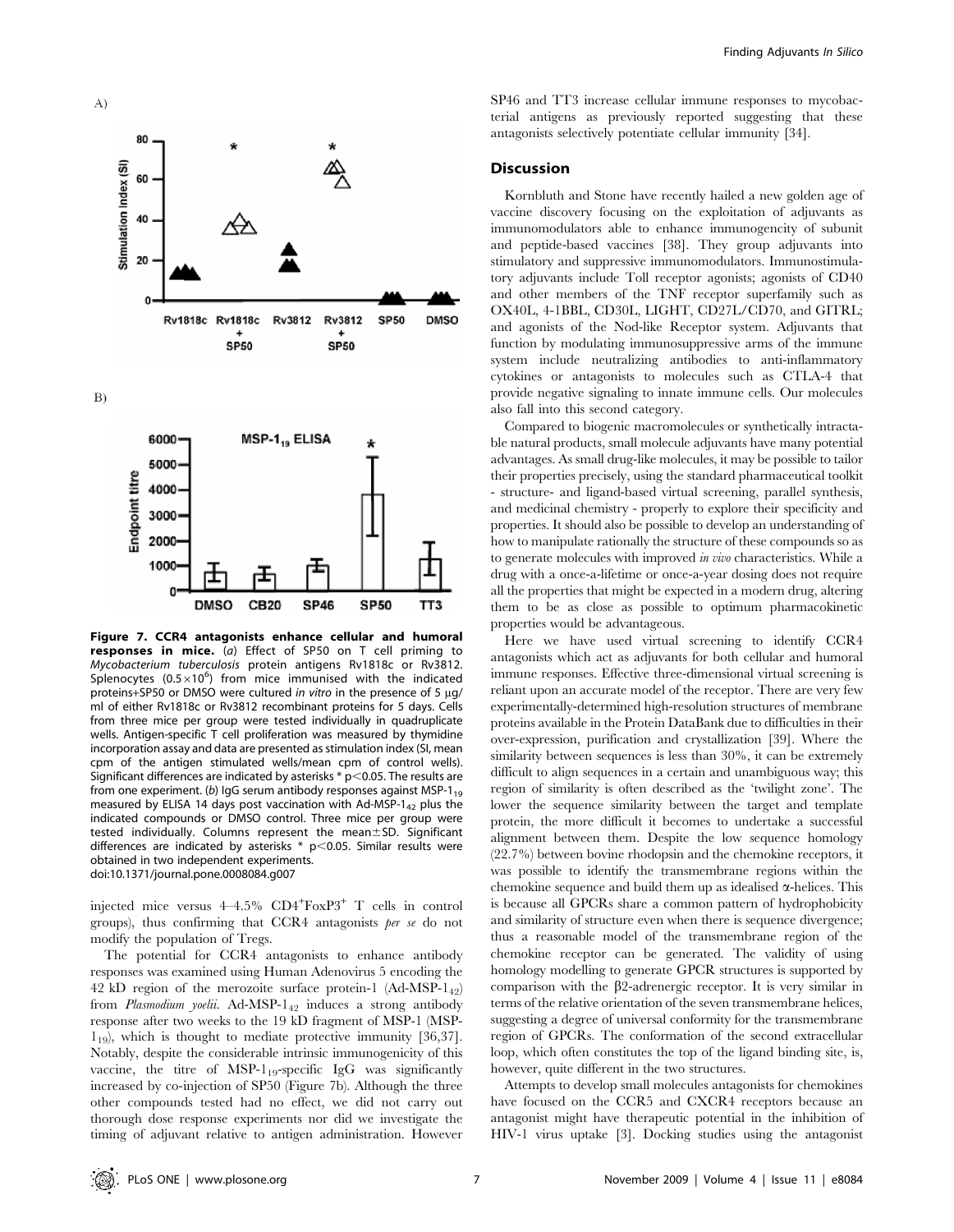TAK-779 [40] and a model of the related CCR5 receptor identified a region of the binding pocket that may act as a conserved binding point for chemokine antagonists sharing an ammonium group [41]. The benzyl-pyron-ammonium-group of TAK-779 interacts with transmembrane helices 1, 2 and 7. Selectivity of TAK-779 was analysed using site-directed mutagenesis and is in agreement with observed structure-activity relationships. The binding is dependent on the ammonium groups being in close contact with the conserved CCR5 residue Glu 283 (Glu 290 in CCR4). The introduction of a single point mutation into a functionally active receptor can lead to a decrease in binding affinity, indicating the residue is vital to the ligand-receptor interaction. It is likely that high affinity receptor-ligand binding is partly dependent on strong interactions with a few key residues. There are also non-conserved residues within transmembrane regions TM3, TM5 and TM6 that can impair receptor selectivity. Previous attempts to model the ligand interactions of the CCR5 ligand identified the same cavity within the chemokine structure but showed the binding of the ligand to be primarily dependent on interaction with the TM1, TM2, TM3 and TM7 helices. The docked structure of CB20 in the human CCR4 receptor homology model is shown in Figure 8a–b. The docked models indicate that the ligands maintain key interactions with the TM7 but not the TM1 and TM2 helices. Residues Ile 206, Tyr 258 and Glu 290 (on the TM5, TM6 and TM7 helices respectively) seem to be fundamental to the interaction, in particular, Glu 290; this interacts with positively charged moieties on the bound ligand. The other end of the molecule is predominantly hydrophobic and interacts with Ile 206. The molecules are all linear and stretch across the length of the groove to interact with both the TM5 and TM7 helices. There is also a slight interaction with extracellular loop III (285–287). It is possible that a less linear molecule, such as TAK-799 that binds the CCR5 receptor, would not position itself directly across the groove. It is also possible that the parameters defined by antechamber do not allow our small molecules sufficient flexibility to optimize their position within the cavity [32]. The human CCR4 model was subsequently modified to produce a mouse CCR4 receptor model. There is strong homology between the two structures and the extended tear drop structure of the active site is maintained.

When tested *in vivo* with vaccines in mice, enhanced immunogenicity was observed with the CCR4 antagonist SP50 acting as an adjuvant for both cellular and humoral immune responses. The lack of effects on the humoral response of the three other compounds tested (CB20, SP46 and TT3) might be because an inappropriate dose or time of administration was used, although SP46 and TT3 increase cellular immune responses to mycobacterial antigens when used in combination with Modified Vaccinia Ankara expressing Ag85A from M. tuberculosis (MVA85A) [34]. Sp50 has previously been demonstrated to potentiate the humoral response to another antigen, recombinant hepatitis B surface antigen (HBsAg) [34], which is a poorly immunogenic antigen often requiring several immunizations to generate protective antibody titers in humans. Strikingly in the present experiments, in addition to its effect on weakly immunogenic HBsAg, SP50 potentiates cellular and humoral responses to Mycobacterial antigens and a malaria antigen administered in viral vectors that have strong inherent adjuvanticity. We suggest that this augmentation may be because these viral vectors mediate adjuvant effects by ligating pattern recognition receptors while SP50 interferes with regulatory cell function.

If CCR4+ Tregs fail to compete effectively with naive T cells for access to DC because CCL22 and CCL17-binding to CCR4 is blocked then this should result in the reduced influence of Tregs



Figure 8. CB20 ligand docked into the CCR4 homology model. doi:10.1371/journal.pone.0008084.g008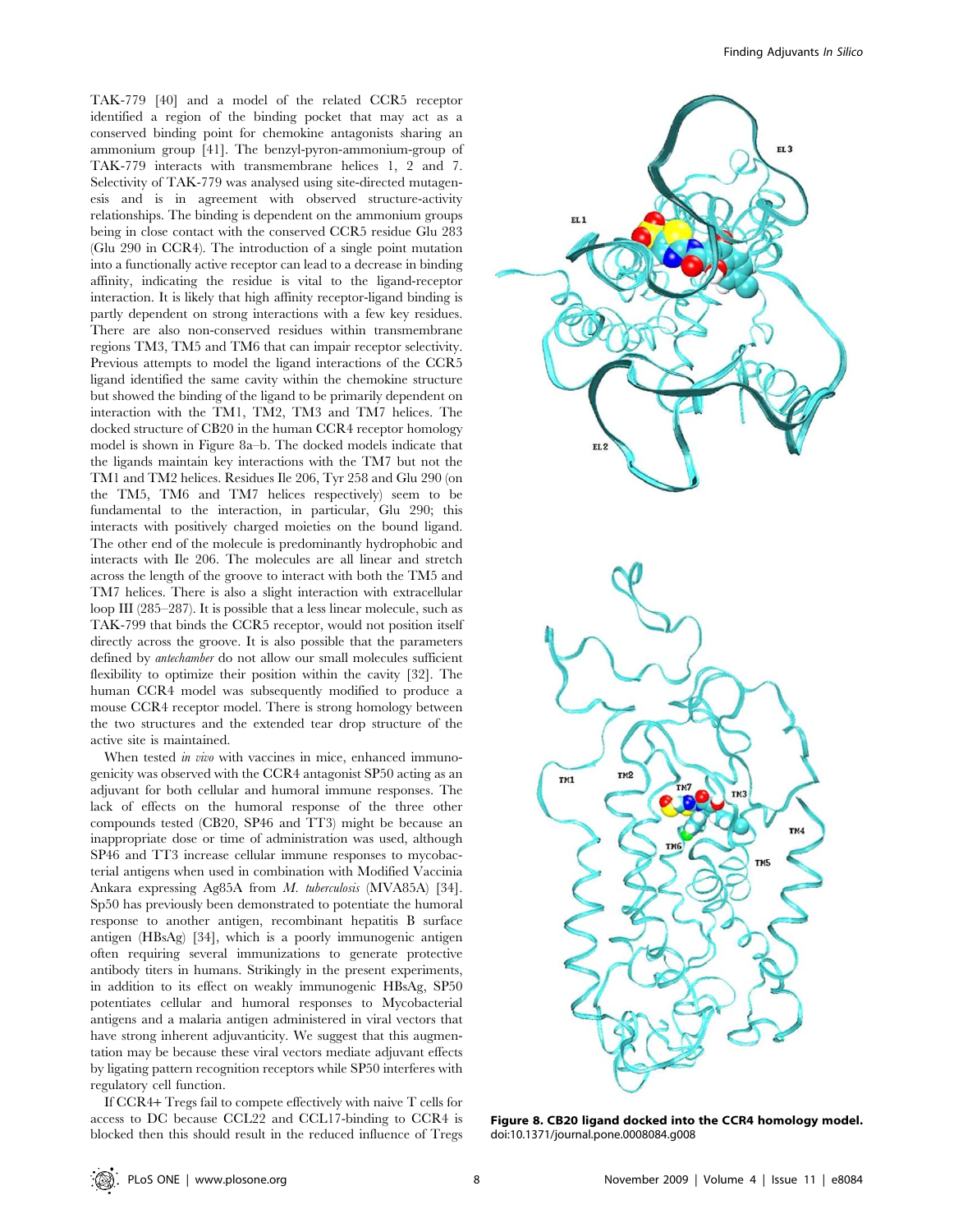on both DC and T cell populations and as a consequence an increased antigen-specific cellular and humoral response. In fact, several experimental models have demonstrated that inhibition of Treg function results in markedly superior immune responses to foreign and tumour antigens, virus infection and vaccines [42–44]. However, these experiments were typically performed by using therapeutic monoclonal antibodies either to deplete Tregs or to block CD25, an IL-2 receptor  $\alpha$ -chain expressed by Tregs.

We believe that CCR4 antagonists may have advantages over these methods of blocking Treg functions. First, antibodymediated inhibition of Treg function might result in severe adverse effects, since Tregs are required for maintenance of immune tolerance. For example, injection of anti-CD25 antibodies alone or in combination with anti-CTLA-4 antibodies into normal animals is known to induce localized autoimmune disease [45,46]. Second, as compared to small molecules, therapeutic IgG monoclonal antibodies have a longer half-life (about 3 weeks in humans). Indeed, we did not observe any significant changes in the Treg population in the spleen of mice injected with antagonist alone, thus confirming that CCR4 antagonists do not delete the Treg population. Therefore we suggest that it is likely that CCR4 antagonists perform their adjuvant-like function by transiently inhibiting Treg migration. In addition, our *in vitro* experiments support the proposition that CCR4 antagonists could function similarly in humans. Thus, in a transwell system, exposure of T cells to CCR4 antagonists enhanced their proliferation in response to mature DC. This model may mimic the early events of an immune response, where inhibition of Treg recruitment to DC would lead to an increased antigen-specific T cell response.

Aluminum adjuvants are the only adjuvants licensed for human vaccines in the USA. The immune responses elicited by aluminum adjuvants are not likely to confer protection against diseases such as malaria, tuberculosis, and cancer for which Th1 and MHC class I restricted cytotoxic T lymphocyte (CTL) responses are essential for protection [47]. Therefore, adjuvants that can target specific receptors and elicit protective Th1 and CTL immune responses are desirable. Thus, several novel adjuvants, including molecules that target TLRs and NLRs which potently activate antigen presenting cells and Th1 type immune responses are under consideration [48,49]. Our *in vivo* results in experimental models demonstrate that small molecule antagonists to CCR4 enhance both cellular and humoral immune responses to vaccine antigens. Thus, in the future they can be considered for use with novel vaccine candidates either alone or in synergistic combination with other adjuvants.

In trying to identify novel agonists and antagonists for a receptor, computational chemistry allows a large number of compounds to be screened rapidly. This can act as a filtering system allowing molecules that have been calculated to have affinity for the receptor to be targeted. Virtual screening explores the chemical diversity of potential ligands and structural constraints imposed by the receptor. GPCR agonists and antagonists tend to be larger molecules than commonly favoured in drug design. Helices 3, 5, 6 and 7 are responsible for the majority of the side chain interactions with the bound ligand. It is likely that the CCR4-ligand interactions depend on strong interactions in a few key residues, such as Ile 206, Tyr 258 and Glu 290, as well as weaker ones with the other residues in the CCR4 cavity. Site-directed mutations could be used to establish those residues which are responsible for interacting with particular functional groups, facilitating an augmented understanding of ligand-receptor structure-activity relationships (SAR). Site directed mutations in the TM 5, 6 and 7 regions would be useful in further determining the nature of the receptor-ligand interaction and help towards optimising CCR4 antagonists. All of the ligands have a

molecular weight  $>500$  which contravenes Lipinski's rule-of-five regarding the maximum size of a potential drug candidate [50]. Further work will target reducing the molecular weight of the molecules, as well as maximizing their antagonistic properties.

Three-dimensional virtual screening is now known to be an effective and economical way of identifying potential lead compounds with desired activity [51]. In this study, about 14% of the small molecules identified by virtual screening were shown to have a degree of antagonism, remarkable considering the receptor structure was not an experimental structure but a homology model built from a related structure with a low degree of sequence homology. The inclusion of an explicitly rendered lipid bilayer into the energy minimisation simulation may have helped in optimising the quality of the structure. The identified antagonists have been shown to be both potent and specific for the desired target receptor.

Our results re-emphasize the power of virtual screening, by systematising the discovery of small molecule adjuvants through targeting receptors implicated in the innate immune response or in regulating the adaptive immune response. Using virtual screening, we have identified CCR4 antagonists acting as adjuvants for both cellular and humoral immune responses. When our molecules were tested *in vivo* with vaccines in mice, enhanced immunogenicity was observed with SP50. The enhancing effects observed in these experiments are particularly striking given that the vaccine vectors employed are known to be intrinsically immunogenic [35,37]. Within vaccinology - as it is within drug design and discovery–structure-based virtual screening is an approach of unprecedented power and scope; only wide deployment is needed for virtual screening to realize its full potential.

# Methods

## Model Building

The transmembrane sequences of human CCR4 protein were docked together using the bovine rhodopsin structure as a scaffold. Attwood developed diagnostic fingerprint for rhodopsin-like GPCRs based on common patterns of conservation in the seven transmembrane regions [52]. WHATIF was used to generate the helical transmembrane sections of human CCR4 [53]. The orientation of the helices is calculated with respect to a lipid environment so that hydrophobic faces are orientated into the membrane phase and hydrophilic faces point into the lumen of the protein. The translational and rotational orientation of each helix in the transmembrane bundle is critical to the nature and conformation of the binding site. Hydrophobic areas of the transmembrane bundle will be orientated such that their peak hydrophobicity lies centrally within the lipid plane. This position corresponds to the so-called lipid midpoint plane (LMP). A model of mouse CCR4 was constructed using the optimised human CCR4 structure as a template.

#### Energy Minimisation

Hydrogen atoms were added to the human CCR4 structure and the system was fully solvated using water molecules in the TIP3 model [54] by the AMBER program leapi [32]. This created a solvent box with dimensions of approximately 40  $\AA$  by 50  $\AA$  by 120 Å and approximately 110,000 atoms (See Figure 4a–b). All atoms in the simulation were explicitly represented. Two known conserved disulphide bonds between Cy29–Cys276 and Cys110– Cys187 were built into the structure [55]. The energy of the solvated molecular complex was minimised using the general AMBER force field with a steepest descent method that was continued for 50,000 time steps (one time step–one femtosecond) or until the RMSD had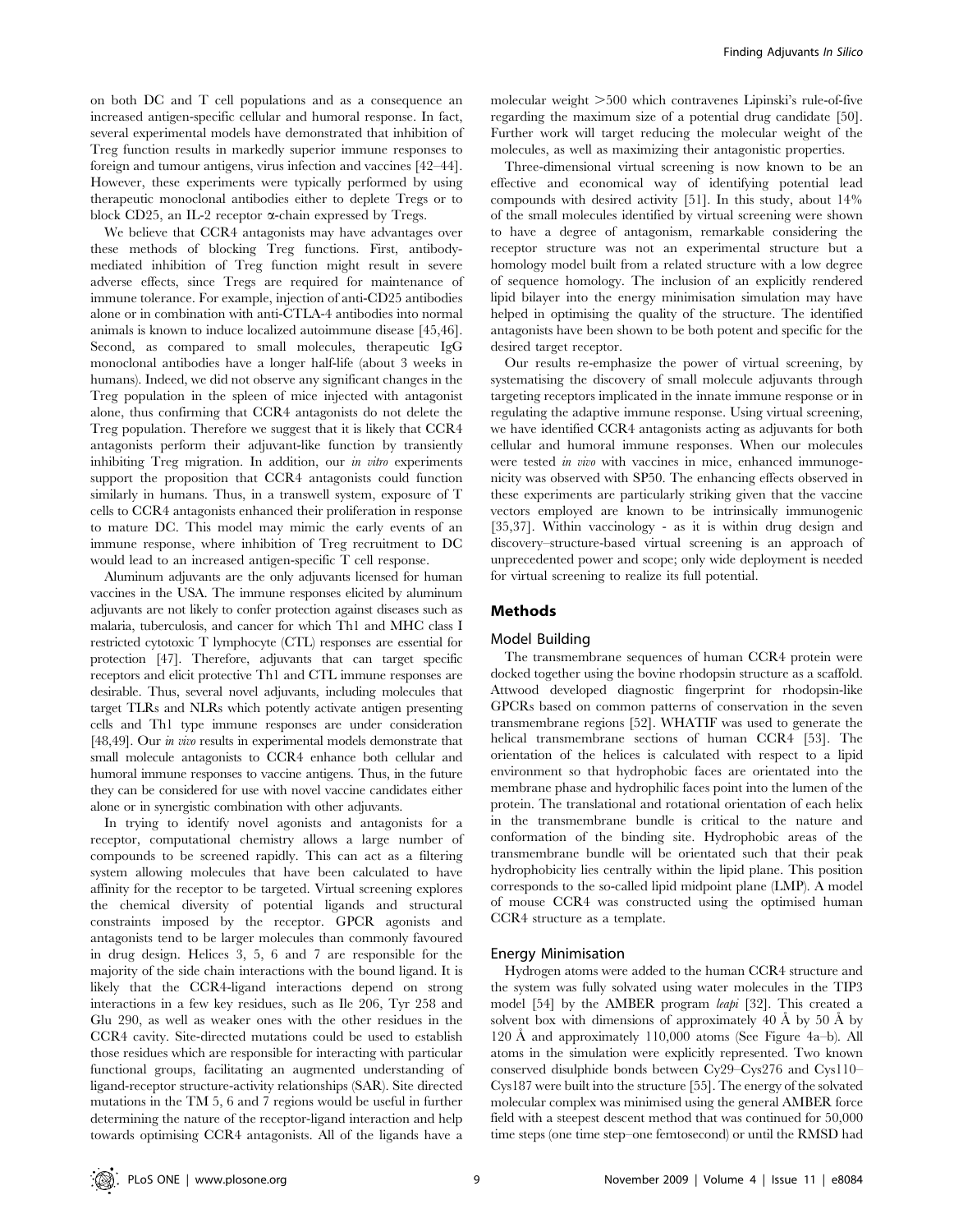fallen below  $0.01$  Å between successive time steps. In the first stage of minimisation, the transmembrane region and lipid region were frozen in order to allow the loops to order themselves using the transmembrane scaffold. In the second stage, simulated annealing was carried out on the minimized structure. At this stage, all atoms in the systems were allowed free movement. The system was annealed by raising the temperature of the system from 0 K to 500 K over a period of 40,000 time steps and maintaining that temperature for a further 30,000 time steps. The system was then cooled to 0.2 K over a period of 230,000 time steps before being rested at 1 K for a further 300,000 time steps. The CPU of each individual simulation was approximately 500 hours on a 6 processor R12000 SGI Origin 2000. All minimisation and annealing steps were performed using the sander program [32]. The process was repeated for the mouse CCR4 model. The docked small molecules were run under the same conditions and time period as the initial energy minimization. Antechamber was used to generate parameters for the small molecules.

## Virtual Screening

A database containing structures from a variety of compound suppliers was constructed within UNITY [56] and screened for potentially reactive and undesirable molecules [57]. The resulting database contained  $\sim$ 450 K molecules. This was pre-screened using a simple pseudo-pharmacophore derived from properties of known Chemokine antagonists: compounds must have a  $\text{MW} > 500$ and contain two or more 5 or 6 membered aromatic rings and one or more nitrogen atoms. Thirteen thousand compounds were thus selected, and their 3D structure built using CORINA [58], which were tested for interaction with the two modelled CCR4 structures using the GOLD docking program and the Goldscore fitness function. The ligands were docked within a predicted cavity in the transmembrane region of human and mouse CCR4.

#### Cell Lines

The human Caucasian acute T lymphoblastoid leukaemia cell line CCRF-CEM (European cell culture collection) and murine T cell hybridoma B9.1, specific for the immunodominant peptide HEL103–117 [59], were cultured in RPMI 1640 with 10% fetal calf serum. Both cell lines express CCR4 and migrate in response to CCR4 ligands.

## Generation of Dendritic Cells

Peripheral blood mononuclear cells (PBMC) were isolated from buffy coats, purchased from the North London Blood Transfusion Centre, by Ficoll-Hypaque density gradient centrifugation. Ethical approval for use of this material was obtained from the Compton Human Subjects Committee. Monocytes were purified by positive selection using CD14 beads (Miltenyi Biotech, Surrey, UK). For generation of DC, monocytes were cultured for 6 days in the presence of RPMI 1640 supplemented with 10% FCS, 50 U/ml penicillin, 50  $\mu$ g/ml streptomycin, recombinant human (rh) IL-4 (500 IU/10<sup>6</sup> cells) (R&D Systems Europe, Abingdon, UK) and rhGM-CSF (1000 IU/10<sup>6</sup> cells) (Immuno Tools, Friesoythe, Germany).

## Isolation of Human CD4+CD25+ Regulatory T Cells

CD4+CD25<sup>+</sup> Tregs were isolated PBMC using a kit from Miltenyi Biotech. The purity of isolated regulatory T cells was over 95% as assessed by flow cytometry.

#### Generation of Th2 Cells

Naïve  $CD4^+CD45RA^+T$  cells were purified from PBMC in a 2step process using magnetic beads (Miltenyi Biotech). First, untouched CD4<sup>+</sup> T cells were isolated by negative selection. Second, CD45RO<sup>+</sup> T cells were depleted using CD45RO beads. The remaining CD4<sup>+</sup> CD45RA<sup>+</sup> T cells were added to 24-well tissue culture plates that were pre-coated with  $10 \mu g/ml$  anti-CD3 and anti-CD28 mAbs (R&D systems Europe). Cells were cultured in RPMI 1640/10% FCS in the presence of 10  $\mu$ g/ml neutralizing anti-IL-12 and IFN- $\gamma$  mAbs, 10 ng/ml rhIL-2 and 20 ng/ml rhIL-4 (all from R&D systems). After 3 days, 0.5 ml of 4 ng/ml IL-2 was added to the cultures. At day 6, cells were harvested, washed and the stimulation cycle repeated. The cells were analyzed for Th2 differentiation and CCR4 expression before use in experiments.

# In Vitro Assay to Measure Antagonist Activity of Molecules

Chemotaxis assay was performed by measuring the ability of molecules to inhibit cellular migration through a  $5 \mu m$  pore polycarbonate filter in 24-well transwell chambers (Costar, Cambridge, MA). Chemokines (R&D systems) were placed in lower chambers in a 600 µl volume and cells were placed in upper chambers in a 100  $\mu$ l volume. After 2 h incubation at 37 $\degree$ C, cells in the lower chamber were recovered and counted using a FACSCalibur (Becton Dickinson, Mountain View, CA) [34]. Preliminary chemokine titration experiments established optimal doses for chemotaxis: (1) for CCRF-CEM cells, 6 nM CCL22 and 3 nM CCL17 or CXCL12; (2) for Tregs and Th2 cells, 1.2 nM CCL22 or CCL17. To measure the concentrations required to inhibit 50% of cell migration in the chemotaxis assay, graded doses of antagonists were added to a constant concentration of CCL22. To assess CCR4 antagonism, candidate antagonist compounds (10 nM) were mixed directly with chemokines as indicated. Percent inhibition of chemotaxis by CCR4 antagonists was calculated in relation to controls treated with solvent (DMSO) alone as follows: ([no. cells migrated in the presence of DMSO–no. cells migrated in the presence of antagonist]/no. cells migrated in the presence of  $\text{DMSO}(\times100)$ .

#### Animals and Immunizations

The construction, design and preparation of pFLAG CMV4 mammalian expression vectors (Sigma-Aldrich) expressing M. tuberculosis Rv1818c (CMV1818c) and Rv3812 (CMV3812) has been described previously [35]. SP50 was dissolved in DMSO and mixed with each vaccine to give a final concentration of 1 mM compound in 10% DMSO. 6–8 week old Balb-c mice were immunized intramuscularly in the hind leg with  $25 \mu$  vaccine/SP50 mix containing 50  $\mu$ g CMV1818c or CMV3812 DNA three times at weekly intervals. A fourth booster dose of  $25 \mu g$  of purified recombinant proteins (Rv1818c and Rv3812) expressed in E.coli [35] was given subcutaneously with SP50. The experiments were performed as per the rules of the Indian Institute of Science (Bangalore, India).

Human adenovirus type 5 (AdHu5) expressing the 42 kDa region of merozoite surface protein-1 (Ad-MSP-1<sub>42</sub>) from P. yoelii was also used [37]. The adjuvant compounds were dissolved in DMSO and were mixed with each vaccine to give a final concentration of 1 mM compound in 10% DMSO. 6–8 week old female BALB/c mice were immunized once intramuscularly in the hind leg with 25  $\mu$ l of vaccine/compound mix containing  $5\times10^{10}$ vp of Ad-MSP-1<sup>42</sup> per mouse. They were bled 14 days later. Experiments with Ad-Msp- $1_{42}$  were approved by the animal ethical committee of Oxford University and fully complied with the relevant Home Office guidelines.

#### T Cell Proliferation Assay

Splenocytes were harvested from mice immunized with mycobacterial antigens (Rv1818c and Rv3812) 72 hrs post last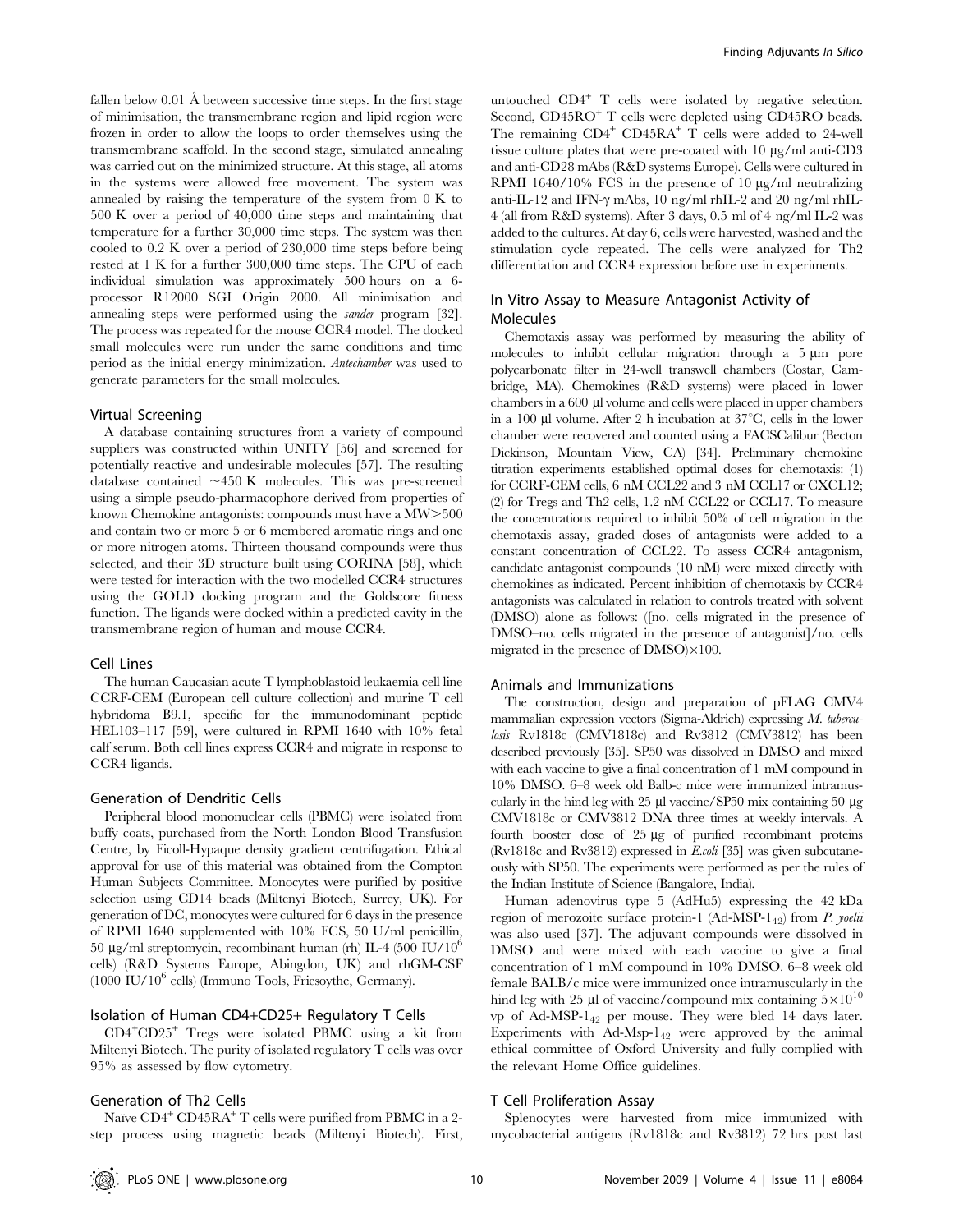booster.  $0.5\times10^6$  splenocytes were cultured in presence of 5  $\mu$ g/ml of either Rv1818c or Rv3812 recombinant proteins for 5 days. Three mice per group were tested individually. The T cellular proliferative response was measured by thymidine incorporation assay following a 16 h pulse with  $1 \mu$ Ci of [<sup>3</sup>H]thymidine. Radioactive incorporation was measured by standard liquid scintillation counting and results expressed as counts per minute  $\gamma$  (cpm, mean $\pm$ SD of triplicate values). The data are presented as stimulation index (SI, Mean cpm of the antigen stimulated wells/ Mean cpm of control.

### ELISA

Serum was collected two weeks after Ad-MSP- $1_{42}$  vaccination and analysed by indirect ELISA as previously described using

#### References

- 1. Medzhitov R, Janeway CA Jr (1997) Innate immunity: impact on the adaptive immune response. Curr Opin Immunol 9: 4–9.
- 2. Christopoulos A, Kenakin TG (2002) protein-coupled receptor allosterism and complexing. Pharmacol Rev 54: 323–374.
- 3. Bissantz C (2003) Conformational changes of G protein-coupled receptors during their activation by agonist binding. J Recept Signal Transduct Res 23: 123–153.
- 4. Luster AD (1998) Chemokines–chemotactic cytokines that mediate inflammation. N Engl J Med 338: 436–445.
- 5. Locati M, Murphy PM (1999) Chemokines and chemokine receptors: biology and clinical relevance in inflammation and AIDS. Annu Rev Med 50: 425–440.
- 6. Chvatchko Y, Hoogewerf AJ, Meyer A, Alouani S, Juillard P, et al. (2000) A key role for CC chemokine receptor 4 in lipopolysaccharide-induced endotoxic shock. J Exp Med 191: 1755–1764.
- 7. Lieberam I, Forster I (1999) The murine beta-chemokine TARC is expressed by subsets of dendritic cells and attracts primed CD4+ T cells. Eur J Immunol 29: 2684–2694.
- 8. Imai T, Nagira M, Takagi S, Kakizaki M, Nishimura M, et al. (1999) Selective recruitment of CCR4-bearing Th2 cells toward antigen-presenting cells by the CC chemokines thymus and activation-regulated chemokine and macrophagederived chemokine. Int Immunol 11: 81–88.
- 9. Tang HL, Cyster JG (1999) Chemokine Up-regulation and activated T cell attraction by maturing dendritic cells. Science 284: 819–822.
- 10. Tang Q, Adams JY, Tooley AJ, Bi M, Fife BT, et al. (2006) Visualizing regulatory T cell control of autoimmune responses in nonobese diabetic mice. Nat Immunol 7: 83–92.
- 11. Bayry J, Triebel F, Kaveri SV, Tough DF (2007) Human dendritic cells acquire a semimature phenotype and lymph node homing potential through interaction with CD4+CD25+ regulatory T cells. J Immunol 178: 4184–4193.
- 12. Onishi Y, Fehervari Z, Yamaguchi T, Sakaguchi S (2008) Foxp3+ natural regulatory T cells preferentially form aggregates on dendritic cells in vitro and actively inhibit their maturation. Proc Natl Acad Sci U S A 105: 10113–10118.
- 13. Wing K, Onishi Y, Prieto-Martin P, Yamaguchi T, Miyara M, et al. (2008) CTLA-4 control over Foxp3+ regulatory T cell function. Science 322: 271–275.
- 14. Iellem A, Mariani M, Lang R, Recalde H, Panina-Bordignon P, et al. (2001) Unique chemotactic response profile and specific expression of chemokine receptors CCR4 and CCR8 by CD4(+)CD25(+) regulatory T cells. J Exp Med 194: 847–853.
- 15. Katou F, Ohtani H, Nakayama T, Ono K, Matsushima K, et al. (2001) Macrophage-derived chemokine (MDC/CCL22) and CCR4 are involved in the formation of T lymphocyte-dendritic cell clusters in human inflamed skin and secondary lymphoid tissue. Am J Pathol 158: 1263–1270.
- 16. Vulcano M, Albanesi C, Stoppacciaro A, Bagnati R, D'Amico G, et al. (2001) Dendritic cells as a major source of macrophage-derived chemokine/CCL22 in vitro and in vivo. Eur J Immunol 31: 812–822.
- 17. Liu SQ, Liu SX, Fu YX (2007) Dynamic domains and geometrical properties of HIV-1 gp120 during conformational changes induced by CD4 binding. J Mol Model 13: 411–424.
- 18. Allen S, Newhouse B, Anderson AS, Fauber B, Allen A, et al. (2004) Discovery and SAR of trisubstituted thiazolidinones as CCR4 antagonists. Bioorg Med Chem Lett 14: 1619–1624.
- 19. Newhouse B, Allen S, Fauber B, Anderson AS, Eary CT, et al. (2004) Racemic and chiral lactams as potent, selective and functionally active CCR4 antagonists. Bioorg Med Chem Lett 14: 5537–5542.
- 20. Bissantz C, Bernard P, Hibert M, Rognan D (2003) Protein-based virtual screening of chemical databases. II. Are homology models of G-Protein Coupled Receptors suitable targets? Proteins 50: 5–25.
- 21. Bissantz C, Schalon C, Guba W, Stahl M (2005) Focused library design in GPCR projects on the example of 5-HT(2c) agonists: comparison of structurebased virtual screening with ligand-based search methods. Proteins 61: 938–952.
- 22. Chen JZ, Wang J, Xie XQ (2007) GPCR structure-based virtual screening approach for CB2 antagonist search. J Chem Inf Model 47: 1626–1637.

recombinant GST-MSP- $1_{19}$  or GST control followed by alkaline phosphatase-conjugated anti-mouse whole IgG (Sigma) [60]. Endpoint titres were taken as the x-axis intercept of the dilution curve at an absorbance value 3 x standard deviations greater than the  $OD_{405}$  for naïve mouse serum (typical cut off  $OD_{405}$  for positive sera  $= 0.15$ ).

# Author Contributions

Conceived and designed the experiments: MND JB EZT PCLB DT DRF. Performed the experiments: MND JB EZT JV MSS EKF SJD PCLB DT DRF. Analyzed the data: MND JB EZT JV MSS EKF SJD PCLB DT DRF. Contributed reagents/materials/analysis tools: SJD. Wrote the paper: MND IB EZT SID PCLB DT DRF.

- 23. Palczewski K, Kumasaka T, Hori T, Behnke CA, Motoshima H, et al. (2000) Crystal structure of rhodopsin: A G protein-coupled receptor. Science 289: 739–745.
- 24. Rasmussen SG, Choi HJ, Rosenbaum DM, Kobilka TS, Thian FS, et al. (2007) Crystal structure of the human beta2 adrenergic G-protein-coupled receptor. Nature 450: 383–387.
- 25. Engel S, Skoumbourdis AP, Childress J, Neumann S, Deschamps JR, et al. (2008) A virtual screen for diverse ligands: discovery of selective G proteincoupled receptor antagonists. J Am Chem Soc 130: 5115–5123.
- 26. Costanzi S (2008) On the applicability of GPCR homology models to computeraided drug discovery: a comparison between in silico and crystal structures of the beta2-adrenergic receptor. J Med Chem 51: 2907–2914.
- Bissantz C, Logean A, Rognan D (2004) High-throughput modeling of human G-protein coupled receptors: amino acid sequence alignment, three-dimensional model building, and receptor library screening. J Chem Inf Comput Sci 44: 1162–1176.
- 28. Pandit SA, Bostick D, Berkowitz ML (2003) Molecular dynamics simulation of a dipalmitoylphosphatidylcholine bilayer with NaCl. Biophys J 84: 3743–3750.
- 29. Byrne B, Iwata S (2002) Membrane protein complexes. Curr Opin Struct Biol 12: 239–243.
- 30. Verdonk ML, Cole JC, Hartshorn MJ, Murray CW, Taylor RD (2003) Improved protein-ligand docking using GOLD. Proteins 52: 609–623.
- 31. Paterlini MG (2002) Structure modeling of the chemokine receptor CCR5: implications for ligand binding and selectivity. Biophys J 83: 3012–3031.
- 32. Case DA, Cheatham TE 3rd, Darden T, Gohlke H, Luo R, et al. (2005) The Amber biomolecular simulation programs. J Comput Chem 26: 1668–1688.
- 33. Bayry J, Flower DR, Tough DF, Kaveri SV (2008) From 'perfect mix' to 'potion magique'–regulatory T cells and anti-inflammatory cytokines as adjuvant targets. Nat Rev Microbiol 6: C1.
- 34. Bayry J, Tchilian EZ, Davies MN, Forbes EK, Draper SJ, et al. (2008) In silico identified CCR4 antagonists target regulatory T cells and exert adjuvant activity in vaccination. Proc Natl Acad Sci U S A 105: 10221–10226.
- 35. Chaitra MG, Shaila MS, Nayak R (2008) Characterization of T-cell immunogenicity of two PE/PPE proteins of Mycobacterium tuberculosis. J Med Microbiol 57: 1079–1086.
- 36. Egan AF, Morris J, Barnish G, Allen S, Greenwood BM, et al. (1996) Clinical immunity to Plasmodium falciparum malaria is associated with serum antibodies to the 19-kDa C-terminal fragment of the merozoite surface antigen, PfMSP-1. J Infect Dis 173: 765–769.
- 37. Draper SJ, Moore AC, Goodman AL, Long CA, Holder AA, et al. (2008) Effective induction of high-titer antibodies by viral vector vaccines. Nat Med 14: 819–821.
- 38. Kornbluth RS, Stone GW (2006) Immunostimulatory combinations: designing the next generation of vaccine adjuvants. J Leukoc Biol 80: 1084–1102.
- 39. Berman HM, Westbrook J, Feng Z, Gilliland G, Bhat TN, et al. (2000) The Protein Data Bank. Nucleic Acids Res 28: 235–242.
- 40. Baba M, Nishimura O, Kanzaki N, Okamoto M, Sawada H, et al. (1999) A small-molecule, nonpeptide CCR5 antagonist with highly potent and selective anti-HIV-1 activity. Proc Natl Acad Sci U S A 96: 5698–5703.
- 41. Dragic T, Trkola A, Thompson DA, Cormier EG, Kajumo FA, et al. (2000) A binding pocket for a small molecule inhibitor of HIV-1 entry within the transmembrane helices of CCR5. Proc Natl Acad Sci U S A 97: 5639–5644.
- 42. Suvas S, Kumaraguru U, Pack CD, Lee S, Rouse BT (2003) CD4+CD25+ T cells regulate virus-specific primary and memory CD8+ T cell responses. J Exp Med 198: 889-901
- 43. Haribhai D, Lin W, Relland LM, Truong N, Williams CB, et al. (2007) Regulatory T cells dynamically control the primary immune response to foreign antigen. J Immunol 178: 2961–2972.
- 44. Easterbrook JD, Zink MC, Klein SL (2007) Regulatory T cells enhance persistence of the zoonotic pathogen Seoul virus in its reservoir host. Proc Natl Acad Sci U S A 104: 15502–15507.